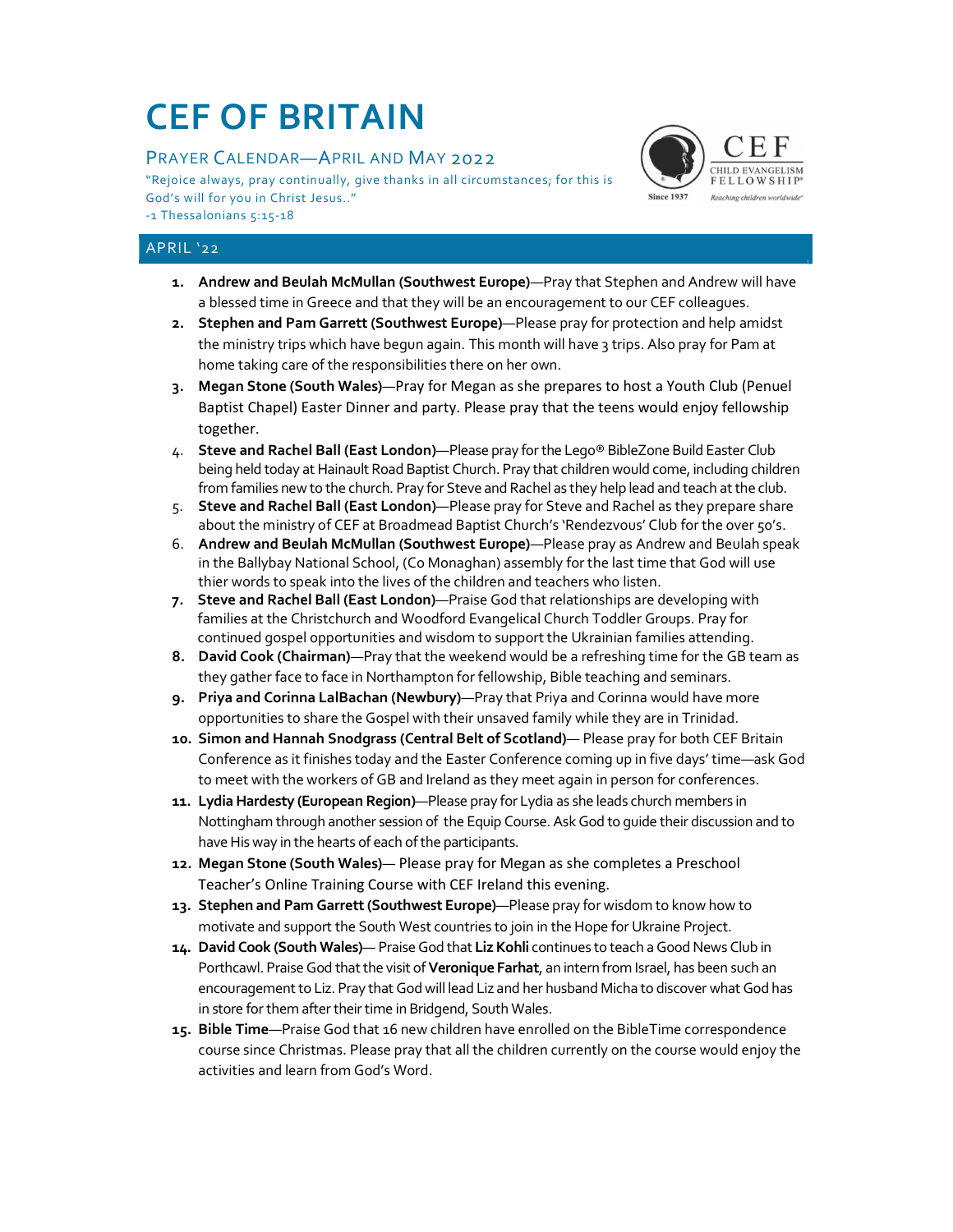- 16. Stephen and Pam Garrett (Southwest Europe)—Please pray for Stephen, Pam, Andrew, and Beulah as they try to consider their ministry strategy for the area and as they define a clear role for the Area Director and Assistants.
- 17. Priya and Corinna LalBachan (Newbury)—Please pray for Priya and Corinna as they complete their deputation in Trinidad. Ask God to provide the ministry partners, visa, and all they need to return to the UK this month and begin their ministry.
- 18. Hope for Ukraine—Pray that the updated "Do You Wonder Why" booklet will help boys and girls to begin to understand why some of the devasting things are happening in this world and to trust Jesus for salvation and follow him in their young lives. https://www.cefbritain.org/equipping/hope-for-ukraine/
- 19. Simon and Hannah Snodgrass (Central Belt of Scotland)—Please pray for a new opportunity in Chapelton—that even with an online Easter club, God's Word will be used in the lives of children and that a door will open for regular ministry.
- 20. Steve and Rachel Ball (East London)—Please pray for the CEF East London Committee as it meets today. Pray for wisdom in decision making and for an understanding of God's directing.
- 21. Simon and Hannah Snodgrass (Central Belt of Scotland)— Please pray for planning of more 5-Day Clubs in the summer months. Ask God to provide a full and busy summer of ministry.
- 22. Andrew and Beulah McMullan (Southwest Europe)—Please pray that the McMullan family will know God's blessing today as their oldest son James marries Jenny Crozier. Pray that God will bless and guide them as they begin married life together.
- 23. Megan Stone (South Wales)—Praise God for the opportunity to share a series on the Wordless Book with children and young people at Penuel Baptist Chapel. Please pray that the seeds which have been sown would bear fruit.
- 24. Equip—Praise God for interest from church leaders in Nottingham, Wolverhampton and East London to receive the "Equip" online foundational training course to help train their children's workers to teach the truth of the Bible more effectively.
- 25. Steve and Rachel Ball (East London)— Praise God that children at the Ray Lodge Estate Monday Club are beginning to understand something of the gospel. At a recent club one of the lads was able to express the gospel in his own words. Please pray that children would be saved.
- 26. Chris and Jennifer Haaijer (European Region)—Praise God for the Haaijers' many years of faithful ministry. Ask God to bless them as they enter this new season of retirement.
- 27. David Cook (Chairman)—Pray for the triennial gathering of workers in Germany from all over our region, and especially as the Regional Leadership is passed from Gerd-Walter Buskies to Iulian Mangalagiu on 1<sup>st</sup> May.
- 28. National Office Property-Praise God for six offers from potential buyers. Pray that the buyer whose offer has been accepted is able to proceed smoothly and speedily to complete the sale in the coming weeks.
- 29. Andrew and Beulah McMullan (Southwest Europe)—Please pray for all who will take part in European Conference this week and especially for Gerd-Walter as he hands over the role of Leadership to Iulian. Pray that Iulian will be filled with the knowledge and wisdom of God for every decision.
- 30. Lydia Hardesty (European Region)—Pray for Lydia as she faces much change and transition in the months ahead. Ask God to give her wisdom in the day-to-day, and to help her steward her time well for His glory.

#### CEF of Britain, PO Box 9281, Poole BH14 4FS.

Phone: 01202 233286. E-mail: info@cefbritain.org. Website: www.cefbritain.org Registered Company Number 570740

# Registered Charity in England No.235080~Registered Charity in Scotland No. SC040343

#### Web site for children: www.WonderSurf.com

We continue to send you this prayer diary because you have previously requested it. We shall continue to keep your contact details safe and protected. We have updated the privacy notice on our website accordingly. If you no longer wish to receive this prayer diary, please notify us on email or by telephone.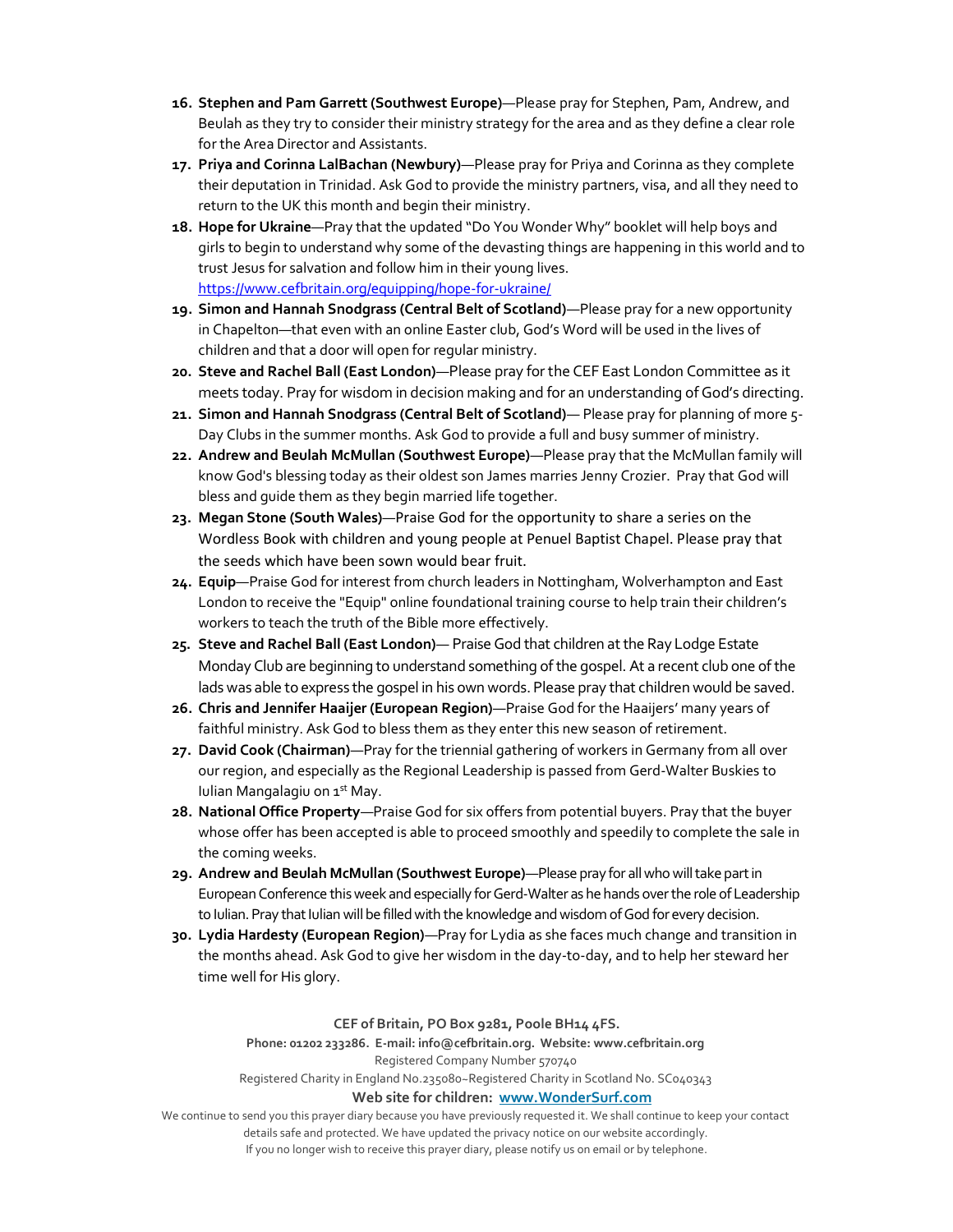### MAY '22

- 1. Steve and Rachel Ball (East London)—Please pray for Steve as he will be speaking at the All-Age Service at Woodford Evangelical Church, his home Church.
- 2. International Board of Trustees—Pray as the executive committee interviews candidates later this month to find the man of God's choice to succeed Reese Kauffman as President from June 2022.
- 3. Stephen and Pam Garrett (Southwest Europe)—Please pray for discipline in seeking after God and spending time in His Word. Ask him for spiritual refreshment in the busyness of life and ministry.
- 4. David Cook (Chairman)—Pray that God will raise up National Directors for Britain to lead the growing ministry in England, Scotland and Wales. Pray for wisdom as Andrew and David make progress to implement a strategy recommended by a UK Christian search firm.
- 5. The Connected Podcast—Please pray for Simon, Hannah and Lydia as they plan for Season 2 of the podcast.
- 6. Steve and Rachel Ball (East London)—Please pray for the Friday Club (Forest Baptist Church, Leytonstone) and the Good News Club at Central Baptist Church, Walthamstow. Pray for fruit from God's Word and for new children to hear about the clubs and come along.
- 7. Stephen and Pam Garrett (Southwest Europe)—Pray for Marco & Jose Baan as they take on the interim leadership of Belgium & Luxembourg for the next 3-5 years, as well as leading the work in the Netherlands.
- 8. Andrew and Beulah McMullan (Southwest Europe)—Please pray for Andrew as he shares about the work in South West Europe in Plumbridge Presbyterian church. Pray that God will challenge others to support and pray for the work.
- 9. Steve and Rachel Ball (East London)—Please pray for the Monday Club on the Ray Lodge Estate, Woodford. Pray that the children would remember when the club is on and would come and join us. Please pray for an extra leader/helper come September.
- 10. Eun Sook Geum (Southwest London)—Please pray for children at Chosun Academy Good News Club. Please pray that they might experience that the Word of God is living and active in their daily lives, home, school and playground.
- 11. David Cook (Chairman)—Pray for the online Zoom meeting with the GB Workers this afternoon, especially as they meet with Andrea Reger, an intern from Germany, to discuss the programme for her visit to Britain in August and September.
- 12. Steve and Rachel Ball (East London)—Praise God that the blog, 'Lettheirlightshine', is being used by many people each month. Please pray for new and fresh ideas.
- 13. Moorlands College, Christchurch (Philip Annett)—Pray for Philip as he visits Moorlands today. Philip will speak to 1<sup>st</sup> year students about the vision and impact of CEF. Pray that the Holy Spirit will work in the hearts of the students, leading some to consider their pathways of bringing the gospel to girls and boys as Philip engages with them sharing from his own experience.
- 14. David Cook (Chairman)— Continue to give thanks to God for more enquirers wishing to volunteer with or join CEF Britain. Pray for Karuna (Bournemouth), Joanna (Newbury), Sarah (Reading) as they seek to fulfil their desire to reach children with the gospel in Britain.
- 15. Megan Stone (South Wales)—Please pray for opportunities in which Megan can put into practice the skills she has gained from the Preschool Teachers' training Course.
- 16. David Cook (Chairman)—Pray for David as he joins with the International Board of Trustees in Warrenton, Missouri this week and as they make key decisions, interview candidates and give thanks to God for all that He has enabled the outgoing president, Reese Kauffman, to accomplish in the past three decades.